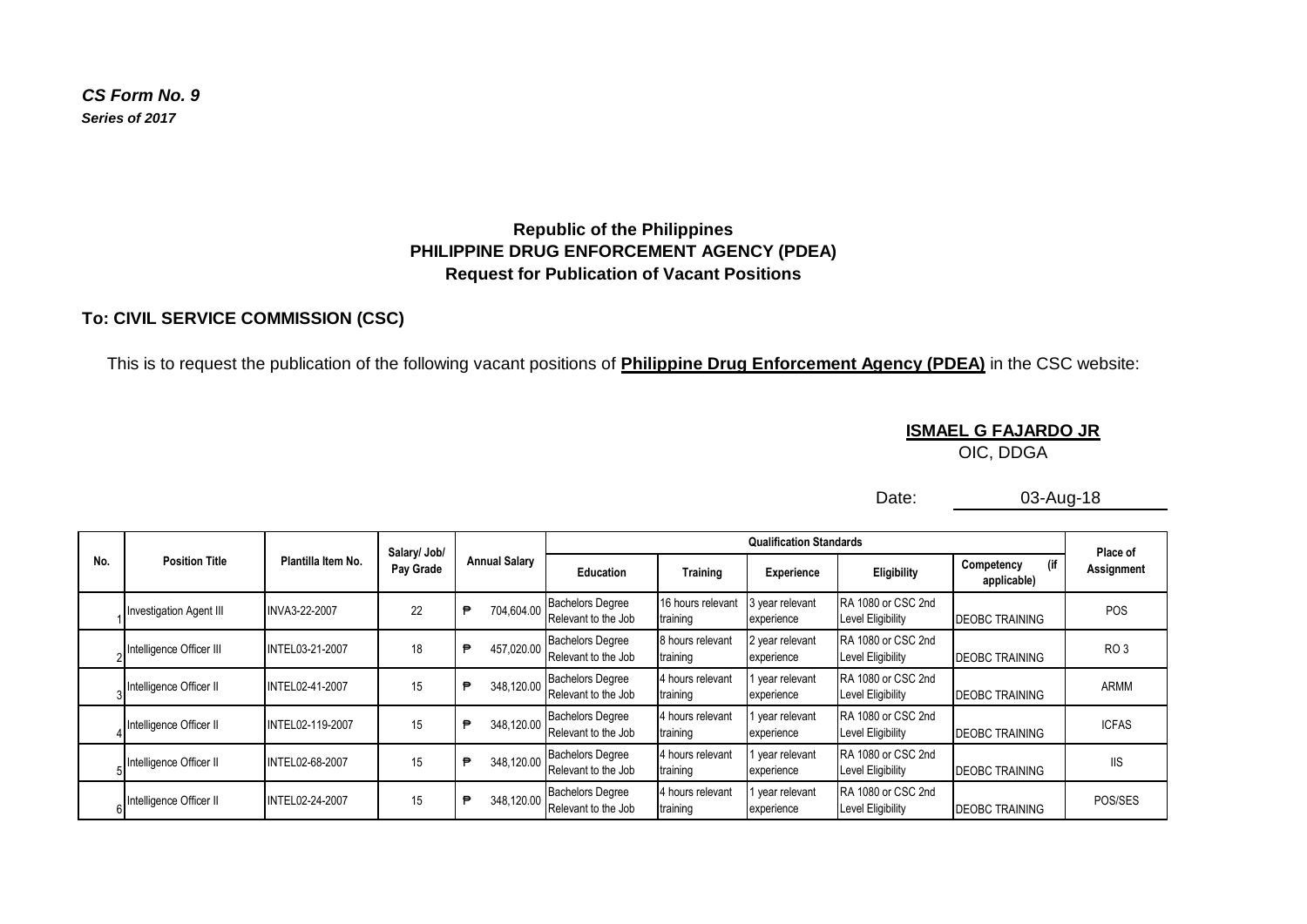|    | Intelligence Officer II | INTEL02-19-2007  | 15 | ₱ | 348,120.00 | <b>Bachelors Degree</b><br>Relevant to the Job | 4 hours relevant<br>training | year relevant<br>experience   | RA 1080 or CSC 2nd<br>Level Eligibility        | <b>DEOBC TRAINING</b> | POS/SES         |
|----|-------------------------|------------------|----|---|------------|------------------------------------------------|------------------------------|-------------------------------|------------------------------------------------|-----------------------|-----------------|
|    | Intelligence Officer II | INTEL02-22-2007  | 15 | ₱ | 348,120.00 | <b>Bachelors Degree</b><br>Relevant to the Job | 4 hours relevant<br>training | vear relevant<br>experience   | RA 1080 or CSC 2nd<br>Level Eligibility        | DEOBC TRAINING        | POS/SES         |
|    | Intelligence Officer II | INTEL02-29-2007  | 15 | ₱ | 348,120.00 | <b>Bachelors Degree</b><br>Relevant to the Job | 4 hours relevant<br>training | year relevant<br>experience   | RA 1080 or CSC 2nd<br>Level Eligibility        | <b>DEOBC TRAINING</b> | POS/SES         |
| 10 | Intelligence Officer II | INTEL02-92-2007  | 15 | ₱ | 348,120.00 | <b>Bachelors Degree</b><br>Relevant to the Job | 4 hours relevant<br>training | year relevant<br>experience   | RA 1080 or CSC 2nd<br>Level Eligibility        | <b>DEOBC TRAINING</b> | RO <sub>1</sub> |
| 11 | Intelligence Officer II | INTEL02-88-2007  | 15 | ₱ | 348,120.00 | <b>Bachelors Degree</b><br>Relevant to the Job | 4 hours relevant<br>training | 1 year relevant<br>experience | RA 1080 or CSC 2nd<br>Level Eligibility        | <b>DEOBC TRAINING</b> | <b>RO 10</b>    |
|    | Intelligence Officer II | INTEL02-89-2007  | 15 | ₱ | 348,120.00 | <b>Bachelors Degree</b><br>Relevant to the Job | 4 hours relevant<br>training | year relevant<br>experience   | RA 1080 or CSC 2nd<br>Level Eligibility        | <b>DEOBC TRAINING</b> | <b>RO 10</b>    |
|    | Intelligence Officer II | INTEL02-10-2007  | 15 | ₱ | 348,120.00 | <b>Bachelors Degree</b><br>Relevant to the Job | 4 hours relevant<br>training | 1 year relevant<br>experience | RA 1080 or CSC 2nd<br><b>Level Eligibility</b> | <b>DEOBC TRAINING</b> | <b>RO 11</b>    |
| 14 | Intelligence Officer II | INTEL02-112-2007 | 15 | ₱ | 348,120.00 | <b>Bachelors Degree</b><br>Relevant to the Job | 4 hours relevant<br>training | 1 year relevant<br>experience | RA 1080 or CSC 2nd<br>Level Eligibility        | <b>DEOBC TRAINING</b> | RO 12           |
| 15 | Intelligence Officer II | INTEL02-110-2007 | 15 | ₱ | 348,120.00 | <b>Bachelors Degree</b><br>Relevant to the Job | 4 hours relevant<br>training | 1 year relevant<br>experience | RA 1080 or CSC 2nd<br><b>Level Eligibility</b> | <b>DEOBC TRAINING</b> | <b>RO 12</b>    |
| 16 | Intelligence Officer II | INTEL02-84-2007  | 15 | ₱ | 348,120.00 | <b>Bachelors Degree</b><br>Relevant to the Job | 4 hours relevant<br>training | 1 year relevant<br>experience | RA 1080 or CSC 2nd<br>Level Eligibility        | <b>DEOBC TRAINING</b> | <b>RO 13</b>    |
| 17 | Intelligence Officer II | INTEL02-43-2007  | 15 | ₱ | 348,120.00 | <b>Bachelors Degree</b><br>Relevant to the Job | 4 hours relevant<br>training | 1 year relevant<br>experience | RA 1080 or CSC 2nd<br>Level Eligibility        | <b>DEOBC TRAINING</b> | RO <sub>2</sub> |
| 18 | Intelligence Officer II | INTEL02-60-2007  | 15 | ₱ | 348,120.00 | <b>Bachelors Degree</b><br>Relevant to the Job | 4 hours relevant<br>training | 1 year relevant<br>experience | RA 1080 or CSC 2nd<br>Level Eligibility        | DEOBC TRAINING        | RO <sub>3</sub> |
| 19 | Intelligence Officer II | INTEL02-47-2007  | 15 | ₱ | 348,120.00 | <b>Bachelors Degree</b><br>Relevant to the Job | 4 hours relevant<br>training | year relevant<br>experience   | RA 1080 or CSC 2nd<br><b>Level Eligibility</b> | <b>DEOBC TRAINING</b> | <b>RO 4-B</b>   |
| 20 | Intelligence Officer II | INTEL02-46-2007  | 15 | ₱ | 348,120.00 | <b>Bachelors Degree</b><br>Relevant to the Job | 4 hours relevant<br>training | year relevant<br>experience   | RA 1080 or CSC 2nd<br>Level Eligibility        | <b>DEOBC TRAINING</b> | <b>RO 4-B</b>   |
| 21 | Intelligence Officer II | INTEL02-51-2007  | 15 | ₱ | 348,120.00 | <b>Bachelors Degree</b><br>Relevant to the Job | 4 hours relevant<br>training | vear relevant<br>experience   | RA 1080 or CSC 2nd<br>Level Eligibility        | <b>DEOBC TRAINING</b> | RO <sub>5</sub> |
| 22 | Intelligence Officer II | INTEL02-106-2007 | 15 | ₱ | 348,120.00 | <b>Bachelors Degree</b><br>Relevant to the Job | 4 hours relevant<br>training | year relevant<br>experience   | RA 1080 or CSC 2nd<br>Level Eligibility        | <b>DEOBC TRAINING</b> | RO <sub>7</sub> |
| 23 | Intelligence Officer II | INTEL02-105-2007 | 15 | ₱ | 348,120.00 | <b>Bachelors Degree</b><br>Relevant to the Job | 4 hours relevant<br>training | year relevant<br>experience   | RA 1080 or CSC 2nd<br>Level Eligibility        | <b>DEOBC TRAINING</b> | RO <sub>7</sub> |
| 24 | Intelligence Officer II | INTEL02-83-2007  | 15 | ₱ | 348,120.00 | <b>Bachelors Degree</b><br>Relevant to the Job | 4 hours relevant<br>training | 1 year relevant<br>experience | RA 1080 or CSC 2nd<br>Level Eligibility        | <b>DEOBC TRAINING</b> | RO <sub>8</sub> |
|    | Intelligence Officer II | INTEL02-108-2007 | 15 | ₱ | 348,120.00 | <b>Bachelors Degree</b><br>Relevant to the Job | 4 hours relevant<br>training | year relevant<br>experience   | RA 1080 or CSC 2nd<br>Level Eligibility        | <b>DEOBC TRAINING</b> | RO <sub>9</sub> |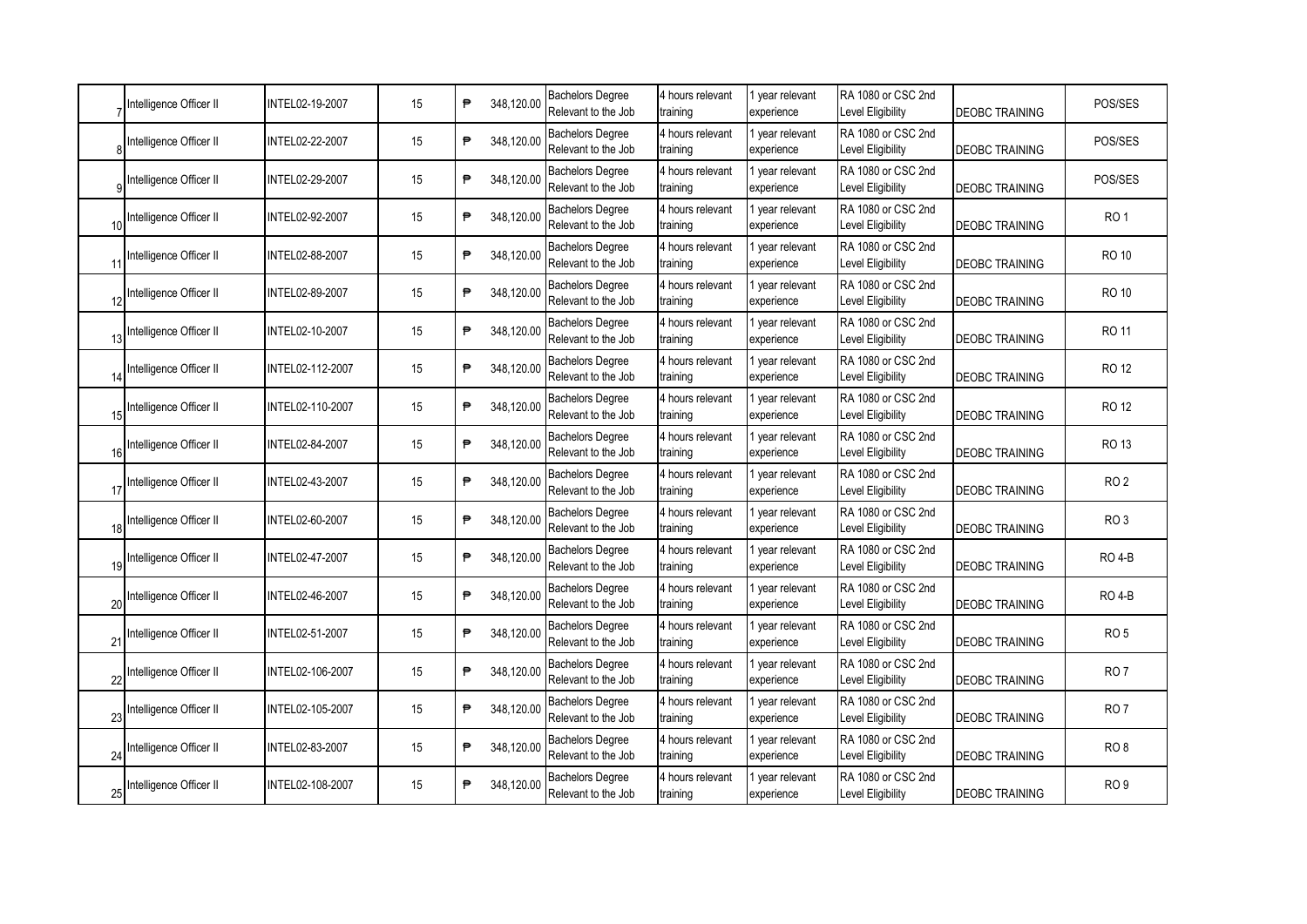| 26          | ntelligence Officer II  | INTEL02-101-2007 | 15 | ₱<br>348,120.00 | <b>Bachelors Degree</b><br>Relevant to the Job | 4 hours relevant<br>training | I year relevant<br>experience | RA 1080 or CSC 2nd<br>Level Eligibility | <b>DEOBC TRAINING</b> | RO-NCR          |
|-------------|-------------------------|------------------|----|-----------------|------------------------------------------------|------------------------------|-------------------------------|-----------------------------------------|-----------------------|-----------------|
| 27          | ntelligence Officer II  | INTEL02-97-2007  | 15 | ₱<br>348,120.00 | <b>Bachelors Degree</b><br>Relevant to the Job | 4 hours relevant<br>training | year relevant<br>experience   | RA 1080 or CSC 2nd<br>Level Eligibility | <b>DEOBC TRAINING</b> | RO-NCR          |
| 28          | Security Officer II     | SECO2-57-2007    | 15 | ₱<br>348,120.00 | <b>Bachelors Degree</b><br>Relevant to the Job | 4 hours relevant<br>training | year relevant<br>experience   | RA 1080 or CSC 2nd<br>Level Eligibility | <b>DEOBC TRAINING</b> | CAR             |
| 29          | Security Officer II     | SECO2-69-2007    | 15 | ₱<br>348,120.00 | <b>Bachelors Degree</b><br>Relevant to the Job | 4 hours relevant<br>training | year relevant<br>experience   | RA 1080 or CSC 2nd<br>Level Eligibility | <b>DEOBC TRAINING</b> | RO <sub>1</sub> |
| 30          | Security Officer II     | SECO2-67-2007    | 15 | ₱<br>348,120.00 | <b>Bachelors Degree</b><br>Relevant to the Job | 4 hours relevant<br>training | I year relevant<br>experience | RA 1080 or CSC 2nd<br>Level Eligibility | <b>DEOBC TRAINING</b> | <b>RO 10</b>    |
| 31          | Security Officer II     | SECO2-45-2007    | 15 | ₱<br>348,120.00 | <b>Bachelors Degree</b><br>Relevant to the Job | 4 hours relevant<br>training | I year relevant<br>experience | RA 1080 or CSC 2nd<br>Level Eligibility | <b>DEOBC TRAINING</b> | RO 11           |
| 32          | Security Officer II     | SECO2-76-2007    | 15 | ₱<br>348,120.00 | <b>Bachelors Degree</b><br>Relevant to the Job | 4 hours relevant<br>training | I year relevant<br>experience | RA 1080 or CSC 2nd<br>Level Eligibility | <b>DEOBC TRAINING</b> | RO 12           |
| 33          | Security Officer II     | SECO2-61-2007    | 15 | 348,120.00<br>₱ | <b>Bachelors Degree</b><br>Relevant to the Job | 4 hours relevant<br>training | I year relevant<br>experience | RA 1080 or CSC 2nd<br>Level Eligibility | <b>DEOBC TRAINING</b> | RO <sub>5</sub> |
| 34          | Security Officer II     | SECO2-72-2007    | 15 | 348,120.00<br>₱ | <b>Bachelors Degree</b><br>Relevant to the Job | 4 hours relevant<br>training | I year relevant<br>experience | RA 1080 or CSC 2nd<br>Level Eligibility | <b>DEOBC TRAINING</b> | RO <sub>7</sub> |
| 35          | Security Officer II     | SECO2-79-2007    | 15 | ₱<br>348,120.00 | <b>Bachelors Degree</b><br>Relevant to the Job | 4 hours relevant<br>training | 1 year relevant<br>experience | RA 1080 or CSC 2nd<br>Level Eligibility | <b>DEOBC TRAINING</b> | RO <sub>8</sub> |
| 36          | Special Investigator II | SPI2-41-2007     | 15 | 348,120.00<br>₱ | <b>Bachelors Degree</b><br>Relevant to the Job | 4 hours relevant<br>training | 1 year relevant<br>experience | RA 1080 or CSC 2nd<br>Level Eligibility | <b>DEOBC TRAINING</b> | <b>IIS</b>      |
| 37          | Special Investigator II | SPI2-40-2007     | 15 | 348,120.00<br>₱ | <b>Bachelors Degree</b><br>Relevant to the Job | 4 hours relevant<br>training | I year relevant<br>experience | RA 1080 or CSC 2nd<br>Level Eligibility | DEOBC TRAINING        | <b>IIS</b>      |
| 38          | Special Investigator II | SPI2-19-2007     | 15 | ₱<br>348,120.00 | <b>Bachelors Degree</b><br>Relevant to the Job | 4 hours relevant<br>training | year relevant<br>experience   | RA 1080 or CSC 2nd<br>Level Eligibility | <b>DEOBC TRAINING</b> | RO <sub>2</sub> |
| 39          | Special Investigator II | SPI2-29-2007     | 15 | 348,120.00<br>₱ | <b>Bachelors Degree</b><br>Relevant to the Job | 4 hours relevant<br>training | year relevant<br>experience   | RA 1080 or CSC 2nd<br>Level Eligibility | <b>DEOBC TRAINING</b> | <b>RO 4-B</b>   |
| 40          | Special Investigator II | SPI2-28-2007     | 15 | ₱<br>348,120.00 | <b>Bachelors Degree</b><br>Relevant to the Job | 4 hours relevant<br>training | year relevant<br>experience   | RA 1080 or CSC 2nd<br>Level Eligibility | <b>DEOBC TRAINING</b> | <b>RO 4-B</b>   |
| $4^{\circ}$ | Special Investigator II | SPI2-32-2007     | 15 | ₱<br>348,120.00 | <b>Bachelors Degree</b><br>Relevant to the Job | 4 hours relevant<br>training | year relevant<br>experience   | RA 1080 or CSC 2nd<br>Level Eligibility | <b>DEOBC TRAINING</b> | <b>RO 5</b>     |
| 42          | Special Investigator II | SPI2-20-2007     | 15 | ₱<br>348,120.00 | <b>Bachelors Degree</b><br>Relevant to the Job | 4 hours relevant<br>training | year relevant<br>experience   | RA 1080 or CSC 2nd<br>Level Eligibility | <b>DEOBC TRAINING</b> | RO <sub>6</sub> |
| 43          | Special Investigator II | SPI2-54-2007     | 15 | ₱<br>348,120.00 | <b>Bachelors Degree</b><br>Relevant to the Job | 4 hours relevant<br>training | year relevant<br>experience   | RA 1080 or CSC 2nd<br>Level Eligibility | <b>DEOBC TRAINING</b> | RO <sub>8</sub> |
|             | Special Investigator II | SPI2-55-2007     | 15 | ₱<br>348,120.00 | <b>Bachelors Degree</b><br>Relevant to the Job | 4 hours relevant<br>training | year relevant<br>experience   | RA 1080 or CSC 2nd<br>Level Eligibility | <b>DEOBC TRAINING</b> | RO <sub>8</sub> |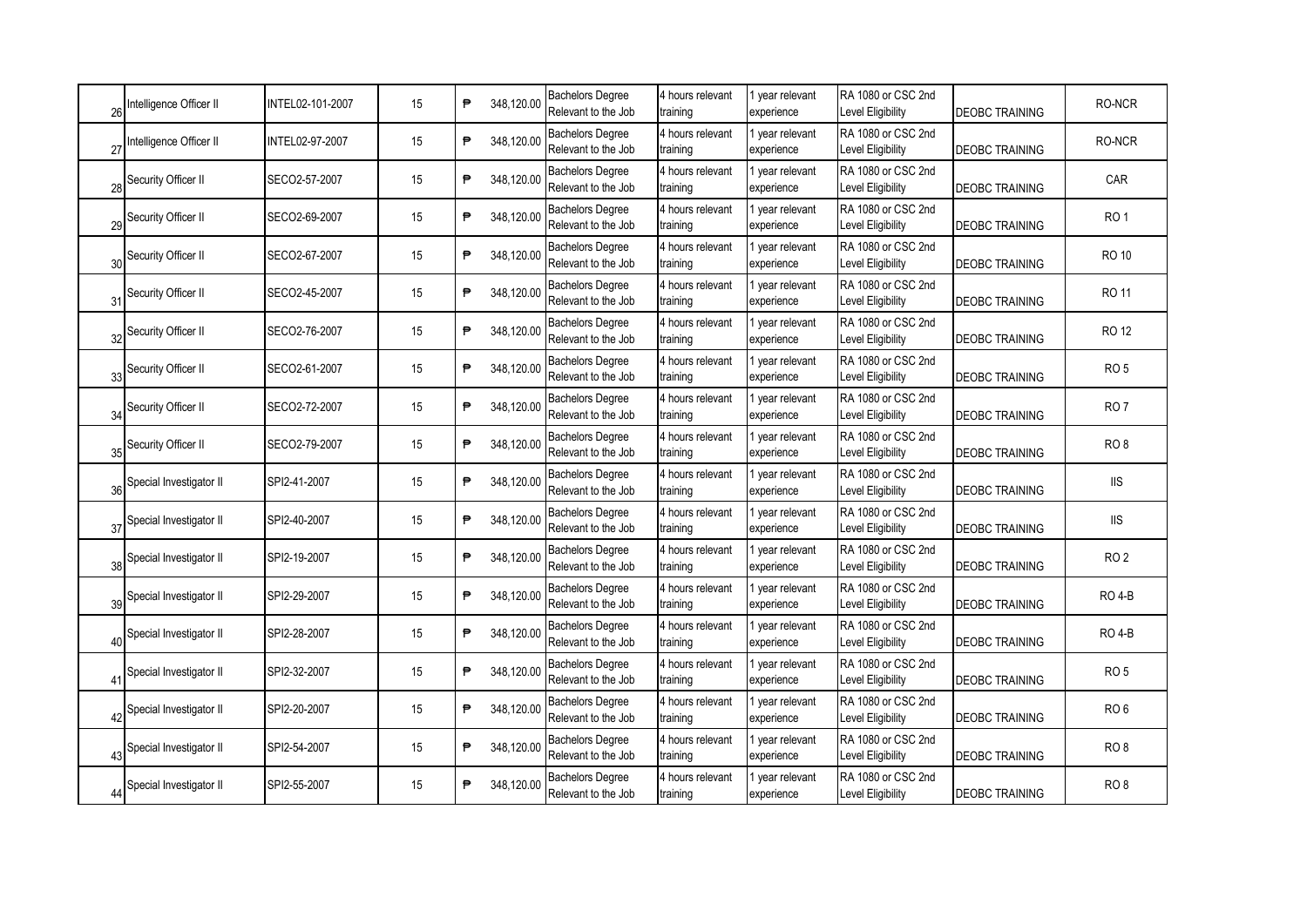| 45             | Special Investigator II   | SPI2-42-2007     | 15 | ₱ | 348,120.00 | <b>Bachelors Degree</b><br>Relevant to the Job | 4 hours relevant<br>training | year relevant<br>experience | RA 1080 or CSC 2nd<br>Level Eligibility        | <b>DEOBC TRAINING</b> | RO <sub>9</sub> |
|----------------|---------------------------|------------------|----|---|------------|------------------------------------------------|------------------------------|-----------------------------|------------------------------------------------|-----------------------|-----------------|
| 46             | Special Investigator II   | SPI2-44-2007     | 15 | ₱ | 348,120.00 | <b>Bachelors Degree</b><br>Relevant to the Job | 4 hours relevant<br>training | vear relevant<br>experience | RA 1080 or CSC 2nd<br>Level Eligibility        | <b>DEOBC TRAINING</b> | RO-NCR          |
| 47             | Intelligence Officer I    | INTEL01-69-2007  | 11 | ₱ | 242,148.00 | <b>Bachelors Degree</b><br>Relevant to the Job | None Required                | None Required               | RA 1080 or CSC 2nd<br><b>Level Eligibility</b> |                       | <b>ARMM</b>     |
| 48             | Intelligence Officer I    | INTEL01-73-2007  | 11 | ₱ | 242,148.00 | <b>Bachelors Degree</b><br>Relevant to the Job | None Required                | None Required               | RA 1080 or CSC 2nd<br>Level Eligibility        |                       | <b>ARMM</b>     |
| 4S             | Intelligence Officer I    | INTEL01-86-2007  | 11 | ₱ | 242,148.00 | <b>Bachelors Degree</b><br>Relevant to the Job | None Required                | None Required               | RA 1080 or CSC 2nd<br>Level Eligibility        |                       | <b>ARMM</b>     |
| 50             | Intelligence Officer I    | INTEL01-360-2007 | 11 | ₱ | 242,148.00 | <b>Bachelors Degree</b><br>Relevant to the Job | None Required                | None Required               | RA 1080 or CSC 2nd<br>Level Eligibility        |                       | RO <sub>1</sub> |
| 51             | Intelligence Officer I    | INTEL01-354-2007 | 11 | ₱ | 242,148.00 | <b>Bachelors Degree</b><br>Relevant to the Job | None Required                | None Required               | RA 1080 or CSC 2nd<br>Level Eligibility        |                       | RO <sub>1</sub> |
|                | 52 Intelligence Officer I | INTEL01-356-2007 | 11 | ₱ | 242,148.00 | <b>Bachelors Degree</b><br>Relevant to the Job | None Required                | None Required               | RA 1080 or CSC 2nd<br><b>Level Eligibility</b> |                       | RO <sub>1</sub> |
|                | 53 Intelligence Officer I | INTEL01-344-2007 | 11 | ₱ | 242,148.00 | <b>Bachelors Degree</b><br>Relevant to the Job | None Required                | None Required               | RA 1080 or CSC 2nd<br>Level Eligibility        |                       | RO <sub>1</sub> |
| 54             | Intelligence Officer I    | INTEL01-337-2007 | 11 | ₱ | 242,148.00 | <b>Bachelors Degree</b><br>Relevant to the Job | None Required                | None Required               | RA 1080 or CSC 2nd<br>Level Eligibility        |                       | <b>RO 10</b>    |
| 55             | Intelligence Officer I    | INTEL01-320-2007 | 11 | ₱ | 242,148.00 | <b>Bachelors Degree</b><br>Relevant to the Job | None Required                | None Required               | RA 1080 or CSC 2nd<br>Level Eligibility        |                       | <b>RO 10</b>    |
| 56             | Intelligence Officer I    | INTEL01-317-2007 | 11 | ₱ | 242,148.00 | <b>Bachelors Degree</b><br>Relevant to the Job | None Required                | None Required               | RA 1080 or CSC 2nd<br>Level Eligibility        |                       | <b>RO 10</b>    |
| 57             | Intelligence Officer I    | INTEL01-316-2007 | 11 | ₱ | 242,148.00 | <b>Bachelors Degree</b><br>Relevant to the Job | None Required                | None Required               | RA 1080 or CSC 2nd<br>Level Eligibility        |                       | <b>RO 10</b>    |
| 58             | Intelligence Officer I    | INTEL01-335-2007 | 11 | ₱ | 242,148.00 | <b>Bachelors Degree</b><br>Relevant to the Job | None Required                | None Required               | RA 1080 or CSC 2nd<br><b>Level Eligibility</b> |                       | <b>RO 10</b>    |
| 59             | Intelligence Officer I    | INTEL01-18-2007  | 11 | ₱ | 242,148.00 | <b>Bachelors Degree</b><br>Relevant to the Job | None Required                | None Required               | RA 1080 or CSC 2nd<br>Level Eligibility        |                       | RO 11           |
| 60             | Intelligence Officer I    | INTEL01-46-2007  | 11 | ₱ | 242,148.00 | <b>Bachelors Degree</b><br>Relevant to the Job | None Required                | None Required               | RA 1080 or CSC 2nd<br><b>Level Eligibility</b> |                       | RO 11           |
| 6 <sup>′</sup> | Intelligence Officer I    | INTEL01-24-2007  | 11 | ₱ | 242,148.00 | <b>Bachelors Degree</b><br>Relevant to the Job | None Required                | None Required               | RA 1080 or CSC 2nd<br>Level Eligibility        |                       | <b>RO 11</b>    |
| 62             | Intelligence Officer I    | INTEL01-479-2007 | 11 | ₱ | 242,148.00 | <b>Bachelors Degree</b><br>Relevant to the Job | None Required                | None Required               | RA 1080 or CSC 2nd<br><b>Level Eligibility</b> |                       | <b>RO 12</b>    |
|                | Intelligence Officer I    | INTEL01-305-2007 | 11 | ₱ | 242,148.00 | <b>Bachelors Degree</b><br>Relevant to the Job | None Required                | None Required               | RA 1080 or CSC 2nd<br>Level Eligibility        |                       | <b>RO 13</b>    |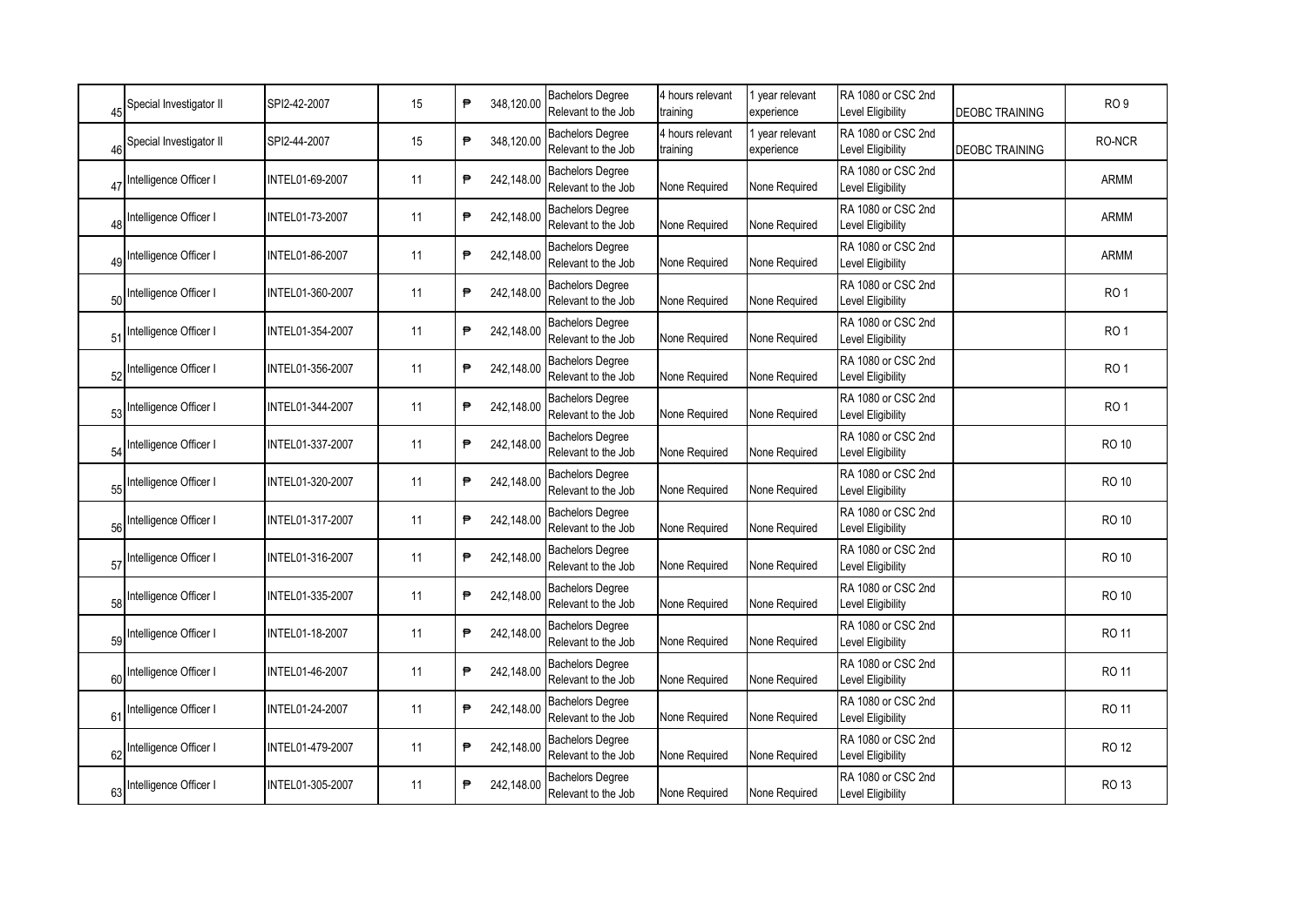| 64             | Intelligence Officer I    | INTEL01-288-2007 | 11 | ₱ | 242,148.00 | <b>Bachelors Degree</b><br>Relevant to the Job | None Required | None Required | RA 1080 or CSC 2nd<br>Level Eligibility        | <b>RO 13</b>    |
|----------------|---------------------------|------------------|----|---|------------|------------------------------------------------|---------------|---------------|------------------------------------------------|-----------------|
| 65             | Intelligence Officer I    | INTEL01-108-2007 | 11 | ₱ | 242,148.00 | <b>Bachelors Degree</b><br>Relevant to the Job | None Required | None Required | RA 1080 or CSC 2nd<br>Level Eligibility        | RO <sub>2</sub> |
| 66             | Intelligence Officer I    | INTEL01-191-2007 | 11 | ₱ | 242,148.00 | <b>Bachelors Degree</b><br>Relevant to the Job | None Required | None Required | RA 1080 or CSC 2nd<br>Level Eligibility        | RO <sub>3</sub> |
| 67             | Intelligence Officer I    | INTEL01-118-2007 | 11 | ₱ | 242,148.00 | <b>Bachelors Degree</b><br>Relevant to the Job | None Required | None Required | RA 1080 or CSC 2nd<br>Level Eligibility        | <b>RO 4-B</b>   |
| 68             | Intelligence Officer I    | INTEL01-123-2007 | 11 | ₱ | 242,148.00 | <b>Bachelors Degree</b><br>Relevant to the Job | None Required | None Required | RA 1080 or CSC 2nd<br>Level Eligibility        | <b>RO 4-B</b>   |
| 69             | Intelligence Officer I    | INTEL01-116-2007 | 11 | ₱ | 242,148.00 | <b>Bachelors Degree</b><br>Relevant to the Job | None Required | None Required | RA 1080 or CSC 2nd<br>Level Eligibility        | <b>RO 4-B</b>   |
| 70             | Intelligence Officer I    | INTEL01-220-2007 | 11 | ₱ | 242,148.00 | <b>Bachelors Degree</b><br>Relevant to the Job | None Required | None Required | RA 1080 or CSC 2nd<br>Level Eligibility        | RO <sub>5</sub> |
| 71             | Intelligence Officer I    | INTEL01-154-2007 | 11 | ₱ | 242,148.00 | <b>Bachelors Degree</b><br>Relevant to the Job | None Required | None Required | RA 1080 or CSC 2nd<br><b>Level Eligibility</b> | RO <sub>5</sub> |
| 72             | Intelligence Officer I    | INTEL01-225-2007 | 11 | ₱ | 242,148.00 | <b>Bachelors Degree</b><br>Relevant to the Job | None Required | None Required | RA 1080 or CSC 2nd<br><b>Level Eligibility</b> | RO <sub>6</sub> |
| 73             | Intelligence Officer I    | INTEL01-243-2007 | 11 | ₱ | 242,148.00 | <b>Bachelors Degree</b><br>Relevant to the Job | None Required | None Required | RA 1080 or CSC 2nd<br>Level Eligibility        | RO <sub>6</sub> |
| 74             | Intelligence Officer I    | INTEL01-434-2007 | 11 | ₱ | 242,148.00 | <b>Bachelors Degree</b><br>Relevant to the Job | None Required | None Required | RA 1080 or CSC 2nd<br><b>Level Eligibility</b> | RO <sub>7</sub> |
| 75             | Intelligence Officer I    | INTEL01-425-2007 | 11 | ₱ | 242,148.00 | <b>Bachelors Degree</b><br>Relevant to the Job | None Required | None Required | RA 1080 or CSC 2nd<br>Level Eligibility        | <b>RO 7</b>     |
| 76             | Intelligence Officer I    | INTEL01-474-2007 | 11 | ₱ | 242,148.00 | <b>Bachelors Degree</b><br>Relevant to the Job | None Required | None Required | RA 1080 or CSC 2nd<br><b>Level Eligibility</b> | RO <sub>7</sub> |
| 77             | Intelligence Officer I    | INTEL01-437-2007 | 11 | ₱ | 242,148.00 | <b>Bachelors Degree</b><br>Relevant to the Job | None Required | None Required | RA 1080 or CSC 2nd<br><b>Level Eligibility</b> | RO <sub>7</sub> |
| 78             | Intelligence Officer I    | INTEL01-503-2007 | 11 | ₱ | 242,148.00 | <b>Bachelors Degree</b><br>Relevant to the Job | None Required | None Required | RA 1080 or CSC 2nd<br>Level Eligibility        | RO <sub>8</sub> |
| 79             | Intelligence Officer I    | INTEL01-515-2007 | 11 | ₱ | 242,148.00 | <b>Bachelors Degree</b><br>Relevant to the Job | None Required | None Required | RA 1080 or CSC 2nd<br>Level Eligibility        | RO <sub>8</sub> |
| 80             | Intelligence Officer I    | INTEL01-518-2007 | 11 | ₱ | 242,148.00 | <b>Bachelors Degree</b><br>Relevant to the Job | None Required | None Required | RA 1080 or CSC 2nd<br>Level Eligibility        | RO <sub>8</sub> |
| 8 <sup>′</sup> | Intelligence Officer I    | INTEL01-513-2007 | 11 | ₱ | 242,148.00 | <b>Bachelors Degree</b><br>Relevant to the Job | None Required | None Required | RA 1080 or CSC 2nd<br>Level Eligibility        | RO <sub>8</sub> |
|                | 82 Intelligence Officer I | INTEL01-502-2007 | 11 | ₱ | 242,148.00 | <b>Bachelors Degree</b><br>Relevant to the Job | None Required | None Required | RA 1080 or CSC 2nd<br>Level Eligibility        | RO <sub>8</sub> |